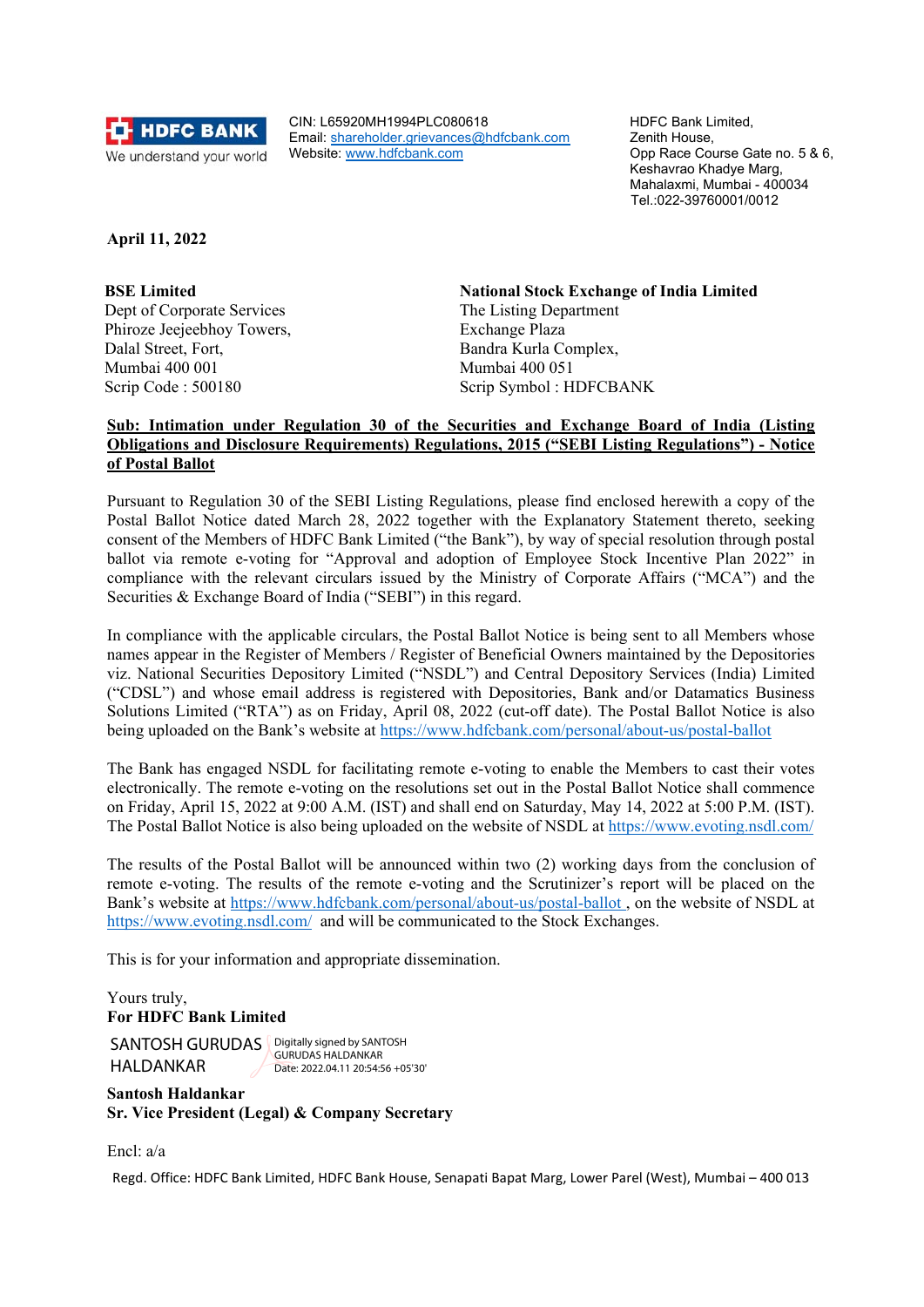

# **HDFC Bank Limited**

**Registered Office:** HDFC Bank House, Senapati Bapat Marg, Lower Parel (W), Mumbai 400 013 [**CIN:** L65920MH1994PLC080618] [**E-Mail:** shareholder.grievances@hdfcbank.com] [**Website:** www.hdfcbank.com] [**Tel No.:** 022 3976 0000]

# **POSTAL BALLOT NOTICE**

[Pursuant to Section 110 of the Companies Act, 2013 (the "Act") read with Rule 22 of the Companies (Management and Administration) Rules, 2014]

#### Dear Member(s)

**NOTICE** is hereby given that pursuant to the provisions of Section 110 and all other applicable provisions, if any, of the Act read with Rule 22 of the Companies (Management and Administration) Rules, 2014, Regulation 44 of the Securities and Exchange Board of India (Listing Obligations and Disclosure Requirements) Regulations, 2015 (the "SEBI Listing Regulations"), Secretarial Standard on General Meetings ("SS-2") issued by the Institute of Company Secretaries of India, including any statutory modification(s), clarification(s), substitution(s) or re-enactment(s) thereof for the time being in force, guidelines prescribed by the Ministry of Corporate Affairs (the "MCA"), Government of India, for holding general meetings / conducting postal ballot process through electronic voting (remote e-voting) vide General Circular Nos. 14/2020 dated April 8, 2020, 17/2020 dated April 13, 2020, 22/2020 dated June 15, 2020, 33/2020 dated September 28, 2020, 39/2020 dated December 31, 2020, 10/2021 dated June 23, 2021 and 20/2021 dated December 8, 2021 (the "MCA Circulars") in view of COVID-19 pandemic and any other applicable laws and regulations, the following item of special business are proposed to be passed by the Members of HDFC Bank Limited (the "Bank") through Postal Ballot via remote e-voting.

#### **Approval and adoption of Employee Stock Incentive Plan 2022**

To consider and if thought fit, to pass the following Resolution, as a Special Resolution:

"**RESOLVED THAT** pursuant to Section 62 and other applicable provisions, if any, of the Companies Act, 2013 read with rules framed thereunder, the Securities and Exchange Board of India (Share Based Employee Benefits and Sweat Equity) Regulations, 2021 and any circulars/ notifications/ guidance/ frequently asked questions issued thereunder, as amended from time to time (collectively, the "SBEB Regulations"), the Securities and Exchange Board of India (Listing Obligations and Disclosure Requirements) Regulations, 2015 ("SEBI Listing Regulations"), the provisions of any regulations / guidelines prescribed by the Securities and Exchange Board of India ("SEBI") and / or the Reserve Bank of India ("RBI"), the provisions of any other applicable laws and regulations (including any amendment thereto or modification(s) or re-enactment(s) thereof from time to time), the Memorandum and Articles of Association of HDFC Bank Limited ("Bank") and subject to any applicable approval(s), permission(s) and sanction(s) of any authorities and further subject to any condition(s) and modification(s) as may be prescribed or imposed by such authorities while granting such approval(s), permission(s) and sanction(s) and which may be agreed to and accepted by the Board of Directors of the Bank (hereinafter referred to as the "Board", which term shall be deemed to include the Compensation Committee constituted by the Board of Directors under Regulation 19 of SEBI Listing Regulations called as Nomination and Remuneration Committee, for the time being authorized by the Board to exercise the powers conferred on the Board by this resolution and / or such other persons who may be authorized in this regard by the Board of Directors), consent of the Members be and is hereby accorded to the Board to adopt and implement '**Employee Stock Incentive Plan - 2022**' ("**the Stock Incentive Plan 2022**"), the salient features of which are furnished in the Explanatory Statement to this Notice, and to grant, offer, issue and allot Restricted Stock Units ("**RSUs**") under the Stock Incentive Plan 2022, not exceeding 10,00,00,000 (Ten crores) RSUs, in one or more tranches, to present and future eligible employees, whether working in India or outside India, which expression shall include the Managing Director & Chief Executive Officer and Whole time Director(s) of the Bank (collectively, "the Employees") in accordance with the SBEB Regulations.

**RESOLVED FURTHER THAT** up to 10,00,00,000 (Ten crores) RSUs shall be granted, in one or more tranches over a period of four years as may be determined by the Board, which shall entitle the RSU holder one fully paid-up equity share of face value of ` 1/- of the Bank against each RSU exercised and accordingly, up to 10,00,00,000 (Ten crores) equity shares of face value of ` 1/- each shall be allotted to the Employees under the Stock Incentive Plan 2022.

**RESOLVED FURTHER THAT** in case of any corporate action(s) such as rights issue, bonus issue, split/consolidation of shares, change in capital structure, merger/demerger, the outstanding RSUs, granted/to be granted, under the Stock Incentive Plan 2022 shall be suitably adjusted for such number of RSUs/equity shares, and/or the exercise price, as may be required and that the Board be and is hereby authorized to do all such acts, deeds, matters and things as it may deem fit in its absolute discretion and as permitted under the SBEB Regulations and such other laws as may be applicable, so as to ensure passing of fair and equitable benefits under the Stock Incentive Plan 2022.

**RESOLVED FURTHER THAT** the equity shares to be issued, as stated aforesaid, shall rank pari-passu with the existing equity shares of the Bank for all purposes.

**RESOLVED FURTHER THAT** the equity shares shall be allotted in accordance with Stock Incentive Plan 2022 in a manner permissible under the SBEB Regulations.

**RESOLVED FURTHER THAT** the Board be and is hereby authorized to take necessary steps for listing of the equity shares allotted, if any, in accordance with the Stock Incentive Plan 2022 on the Stock Exchanges where the securities of the Bank are listed as per the provisions of the SEBI Listing Regulations, the SBEB Regulations and other applicable laws and regulations.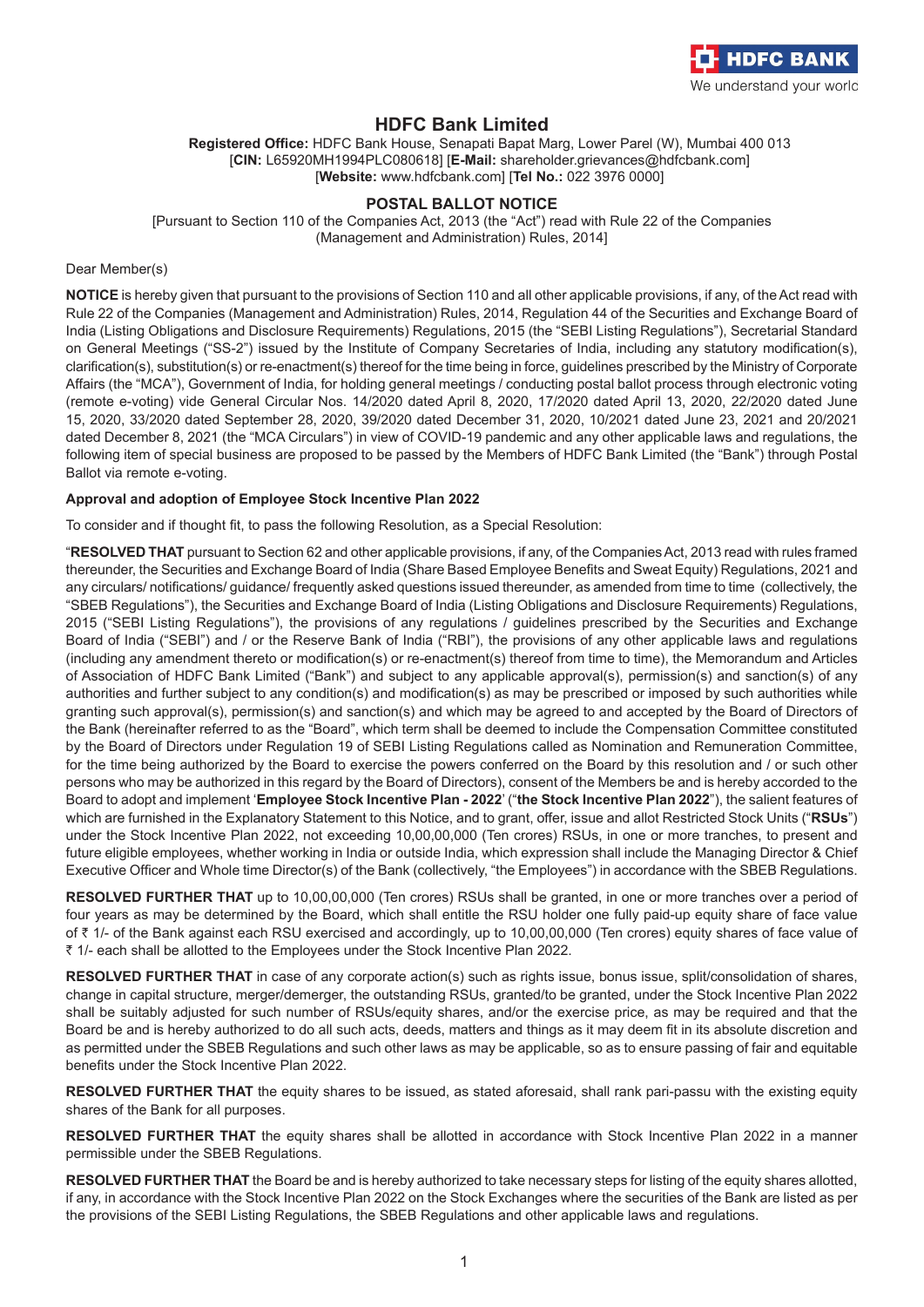**RESOLVED FURTHER THAT** without prejudice to the generality of the above, but subject to the terms, as approved by the members, the Board be and is hereby authorized to implement, formulate, evolve, decide upon and bring into effect the Stock Incentive Plan 2022 on such terms and conditions as contained in the Explanatory Statement to this item in the Notice and to make any further modification(s), change(s), variation(s), alteration(s) or revision(s) in the terms and conditions of the Stock Incentive Plan 2022, from time to time, to meet regulatory requirements.

**RESOLVED FURTHER THAT** for the purpose of bringing into effect and implementing the Stock Incentive Plan 2022 and generally for giving effect to the above resolution, the Board be and is hereby authorized, on behalf of the Bank, to do all such acts, deeds, matters and things including but not limited to framing rules relating to taxation matters arising out of grant / exercise of RSUs and execute all such deeds, documents, instruments and writings as it may in its absolute discretion deem necessary or desirable and to give such directions and/or instructions as may be necessary, proper or expedient to give effect to any modification, alteration, amendment, suspension, withdrawal or termination of the Stock Incentive Plan 2022 and to take all such steps and do all acts, deeds and things as may be deemed incidental or ancillary thereto and pay fees and commission and incur expenses in relation thereof".

HDFC Bank House, Senapati Bapat Marg, Lower Parel (West), **Santosh Haldankar** Mumbai 400 013 **Senior Vice President (Legal) & E-mail:** shareholder.grievances@hdfcbank.com **Company Secretary Website:** www.hdfcbank.com **Membership No. ACS 19201** Place: Mumbai Date: March 28, 2022

**Registered office: By Order of the Board of Directors** 

# **Notes**

- 1. An explanatory statement pursuant to Sections 102 and 110 of the Companies Act, 2013 (the "Act"), setting out all material facts relating to the resolution in this Notice are appended herein below for information and consideration of Members and the same should be considered as part of this Notice.
- 2. Relevant documents referred to in this Notice requiring the approval of the Members at the meeting shall be available for inspection by the Members until 5:00 p.m. (IST) of the last date of remote e-voting of this Postal Ballot i.e. Saturday, May 14, 2022. Members who wish to inspect the documents are requested to send an email to santosh.haldankar@hdfcbank.com with copy marked to kashish.puri@hdfcbank.com mentioning their name, folio no. / client ID and DP ID, and the documents they wish to inspect, with a self-attested copy of their PAN card attached to the email.
- 3. The Board of Directors have appointed Mr. B. Narasimhan of M/s. B.N. & Associates, Practising Company Secretaries and in his absence, Mr. V. V. Chakradeo of M/s. V. V. Chakradeo & Co., Practicing Company Secretaries, as the Scrutinizer, for conducting the Postal Ballot process in a fair and transparent manner.
- 4. On account of the outbreak of the COVID-19 pandemic and in accordance with the MCA circulars and the SEBI (Listing Obligations and Disclosure Requirements), Regulations, 2015 ("SEBI Listing Regulations"), the Bank is sending the Postal Ballot Notice in electronic form only, instead of dispatching hard copy of the Notice along with Postal Ballot Form and pre-paid business reply envelope to the Members for this Postal Ballot.
- 5. The Postal Ballot Notice is being sent by e-mail to all Members, whose names appear in the Register of Members / Register of Beneficial Owners maintained by the Depositories, National Securities Depository Limited (the "NSDL") and Central Depository Services (India) Limited (the "CDSL") as on Friday, April 08, 2022 (the "Cut-Off Date") and who have registered their e-mail addresses, in respect of electronic holdings, with the Depository through the concerned Depository Participants and in respect of physical holdings, with the Registrar and Share Transfer Agent of the Bank, Datamatics Business Solutions Limited (the "RTA"), in accordance with the provisions of the Act read with the Rules made thereunder and the framework provided under the MCA circulars. Cut-Off Date is for determining the eligibility to vote by electronic means. A person who is not a member as on the Cut-Off Date should treat this Notice for information only. This Notice is also available at the Bank's website: https://www.hdfcbank.com/personal/about-us/postal-ballot and the websites of the Stock Exchanges i.e. BSE Limited at www.bseindia.com and National Stock Exchange of India Limited at www.nseindia.com and on the website of NSDL at https://www.evoting.nsdl.com/
- 6. In compliance with the provisions of Sections 108 and 110 and other applicable provisions of the Act, read with the Companies (Management and Administration) Rules, 2014 and Regulation 44 of the SEBI Listing Regulations as amended from time to time, read with SEBI circular dated December 9, 2020 on remote e-voting facility provided by listed entities, and the applicable MCA circulars, the Bank is pleased to offer remote e-voting facility to Members to cast their vote electronically.
- 7. The Bank has engaged NSDL (hereinafter referred to as NSDL or "Service Provider") for facilitating remote e-voting to enable the Members to cast their votes electronically instead of dispatching Postal Ballot Form for this Postal Ballot.
- 8. To facilitate the Members to receive this Notice and cast their vote electronically, the Bank has made special arrangements with its RTA, for registration of e-mail addresses in accordance with the MCA circulars. For Members who have not registered their e-mail addresses, the process for registration of e-mail address is as under:
	- a. Members who have not registered their e-mail address and in consequence the notice could not be serviced, may temporarily get their e-mail address registered with the Bank's RTA, by clicking the link: https://hbemailregistration. datamaticsbpm.com and following the registration process as guided thereafter.

Post successful registration of the e-mail, the Members would get soft copy of the Notice and the procedure for remote e-voting along with the User ID and Password to enable remote e-voting for this Postal Ballot. In case of any queries, Members may write to the RTA at hdinvestors@datamaticsbpm.com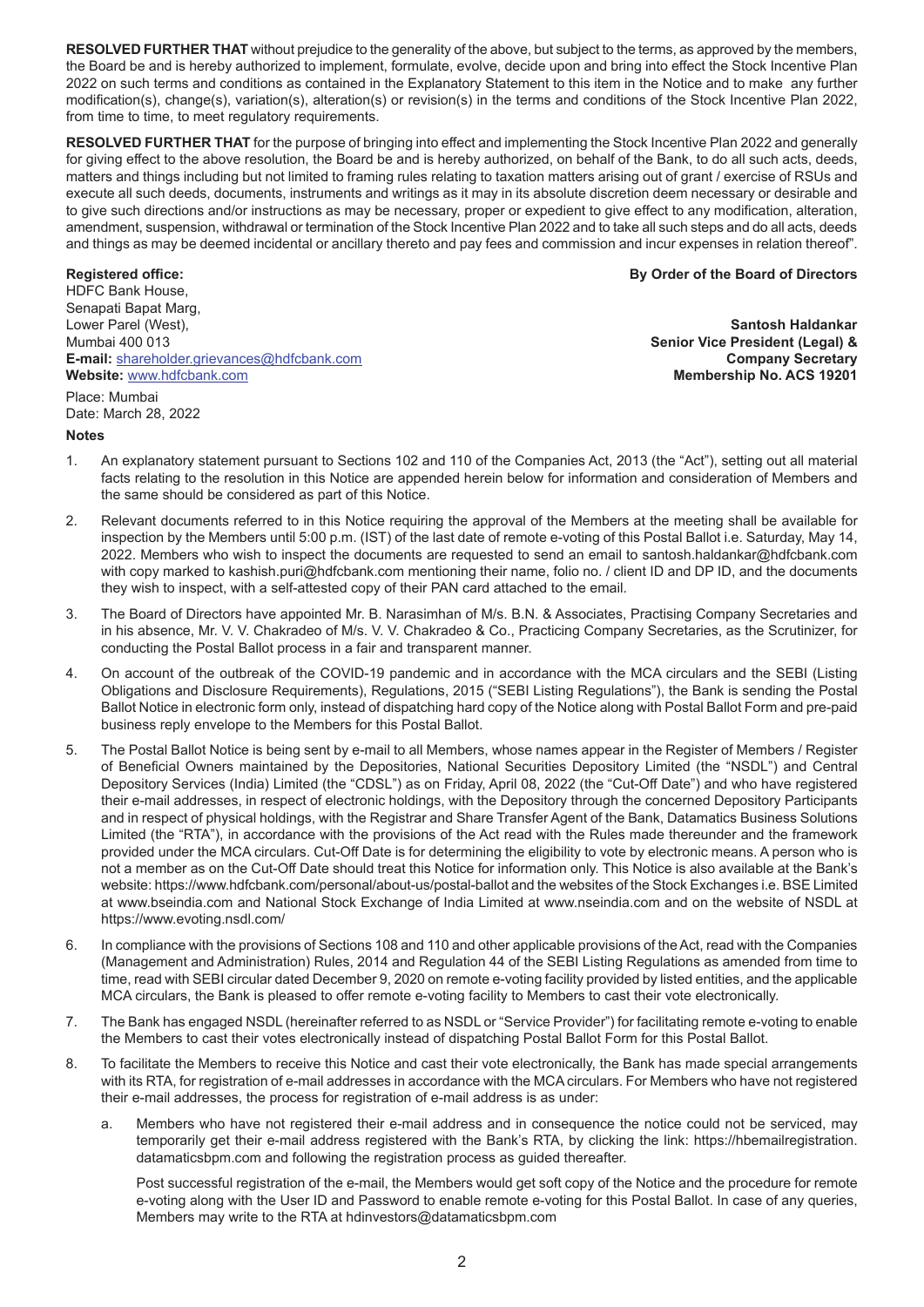b. It is clarified that for permanent registration of e-mail address, Members are requested to register their email addresses as follows:

| Physical Holding | Send relevant documents to the RTA at hdinvestors@datamaticsbpm.com in Form ISR-1            |
|------------------|----------------------------------------------------------------------------------------------|
|                  | available on the Bank's website at https://www.hdfcbank.com/personal/about-us/corporate-     |
|                  | governance/shareholders-information-and-helpdesk and also on the websites of the RTA         |
|                  | https://www.datamaticsbpm.com/register-and-transfer-agent/information-to-shareholders/       |
| Demat Holding    | By contacting Depository Participant ("DP") and registering e-mail address and mobile number |
|                  | in demat account, as per the process advised by the DP.                                      |

- c. Those Members who have already registered their e-mail address are requested to keep their e-mail addresses validated with their DP / the Bank's RTA, to enable servicing of notices, etc. electronically to their e-mail address.
- 9. The instructions for Members for remote e-voting are as under:
	- a) The remote e-voting period commences on Friday, April 15, 2022 at 9:00 a.m. (IST) and ends on Saturday, May 14, 2022 at 5:00 p.m. (IST). During this period, the Members of the Bank, holding shares either in physical form or in dematerialized form, as on the Cut-Off Date of Friday, April 08, 2022, may cast their vote electronically. The remote e-voting module shall be disabled by NSDL for voting thereafter and voting shall not be allowed beyond the said date and time. Once the vote on the resolution is cast by the Member, he/she shall not be allowed to change his/her vote subsequently or cast the vote again.
	- b) Pursuant to SEBI Circular No. SEBI/HO/CFD/CMD/CIR/P/2020/242 dated December 9, 2020, Regulation 44 of SEBI Listing Regulations, listed entities are required to provide remote e-voting facility to its shareholders, in respect of all shareholders' resolutions, and individual shareholders holding securities in demat mode are allowed to vote through their demat account maintained with Depositories and Depository Participants. Shareholders are advised to update their mobile number and email ID in their demat accounts in order to access remote e-voting facility. Pursuant to aforesaid SEBI Circular, login method for remote e-voting for Individual shareholders holding securities in demat mode with CDSL / NSDL is given below:

# **Step 1: Access to NSDL e-Voting system**

## **A) Login method for e-Voting for Individual shareholders holding securities in demat mode**

In terms of SEBI circular dated December 9, 2020 on e-Voting facility provided by Listed Companies, Individual shareholders holding securities in demat mode are allowed to vote through their demat account maintained with Depositories and Depository Participants. Shareholders are advised to update their mobile number and email Id in their demat accounts in order to access e-Voting facility.

| Type of shareholders   Login Method                                         |                                                                                                                                                                                                                                                                                                                                                                                                                                                                                                                                                                                                                                                                                                                                                                                                                        |
|-----------------------------------------------------------------------------|------------------------------------------------------------------------------------------------------------------------------------------------------------------------------------------------------------------------------------------------------------------------------------------------------------------------------------------------------------------------------------------------------------------------------------------------------------------------------------------------------------------------------------------------------------------------------------------------------------------------------------------------------------------------------------------------------------------------------------------------------------------------------------------------------------------------|
| Individual<br>Shareholders holding<br>securities in Demat<br>mode with NSDL | 1. Existing IDeAS user can visit the e-Services website of NSDL Viz. https://eservices.<br>nsdl.com either on a Personal Computer or on a mobile. On the e-Services home<br>page click on the "Beneficial Owner" icon under "Login" which is available under<br>'IDeAS' section, this will prompt you to enter your existing User ID and Password.<br>After successful authentication, you will be able to see e-Voting services under Value<br>added services. Click on "Access to e-Voting" under e-Voting services and you will<br>be able to see e-Voting page. Click on company name or e-Voting service provider<br>i.e. NSDL and you will be re-directed to e-Voting website of NSDL for casting your<br>vote during the remote e-Voting period.                                                                |
|                                                                             | 2. If you are not registered for IDeAS e-Services, option to register is available at https://<br>eservices.nsdl.com. Select "Register Online for IDeAS Portal" or click at https://<br>eservices.nsdl.com/SecureWeb/IdeasDirectReg.jsp                                                                                                                                                                                                                                                                                                                                                                                                                                                                                                                                                                                |
|                                                                             | 3. Visit the e-Voting website of NSDL. Open web browser by typing the following URL:<br>https://www.evoting.nsdl.com/either on a Personal Computer or on a mobile. Once<br>the home page of e-Voting system is launched, click on the icon "Login" which is<br>available under 'Shareholder/Member' section. A new screen will open. You will have<br>to enter your User ID (i.e. your sixteen digit demat account number hold with NSDL),<br>Password/OTP and a Verification Code as shown on the screen. After successful<br>authentication, you will be redirected to NSDL Depository site wherein you can see<br>e-Voting page. Click on company name or e-Voting service provider i.e. NSDL and<br>you will be redirected to e-Voting website of NSDL for casting your vote during the<br>remote e-Voting period. |
|                                                                             | 4. Shareholders/Members can also download NSDL Mobile App "NSDL Speede" facility<br>by scanning the QR code mentioned below for seamless voting experience.                                                                                                                                                                                                                                                                                                                                                                                                                                                                                                                                                                                                                                                            |
|                                                                             | <b>NSDL Mobile App is available on</b>                                                                                                                                                                                                                                                                                                                                                                                                                                                                                                                                                                                                                                                                                                                                                                                 |
|                                                                             | Google Play<br>ር App Store                                                                                                                                                                                                                                                                                                                                                                                                                                                                                                                                                                                                                                                                                                                                                                                             |

Login method for Individual shareholders holding securities in demat mode is given below: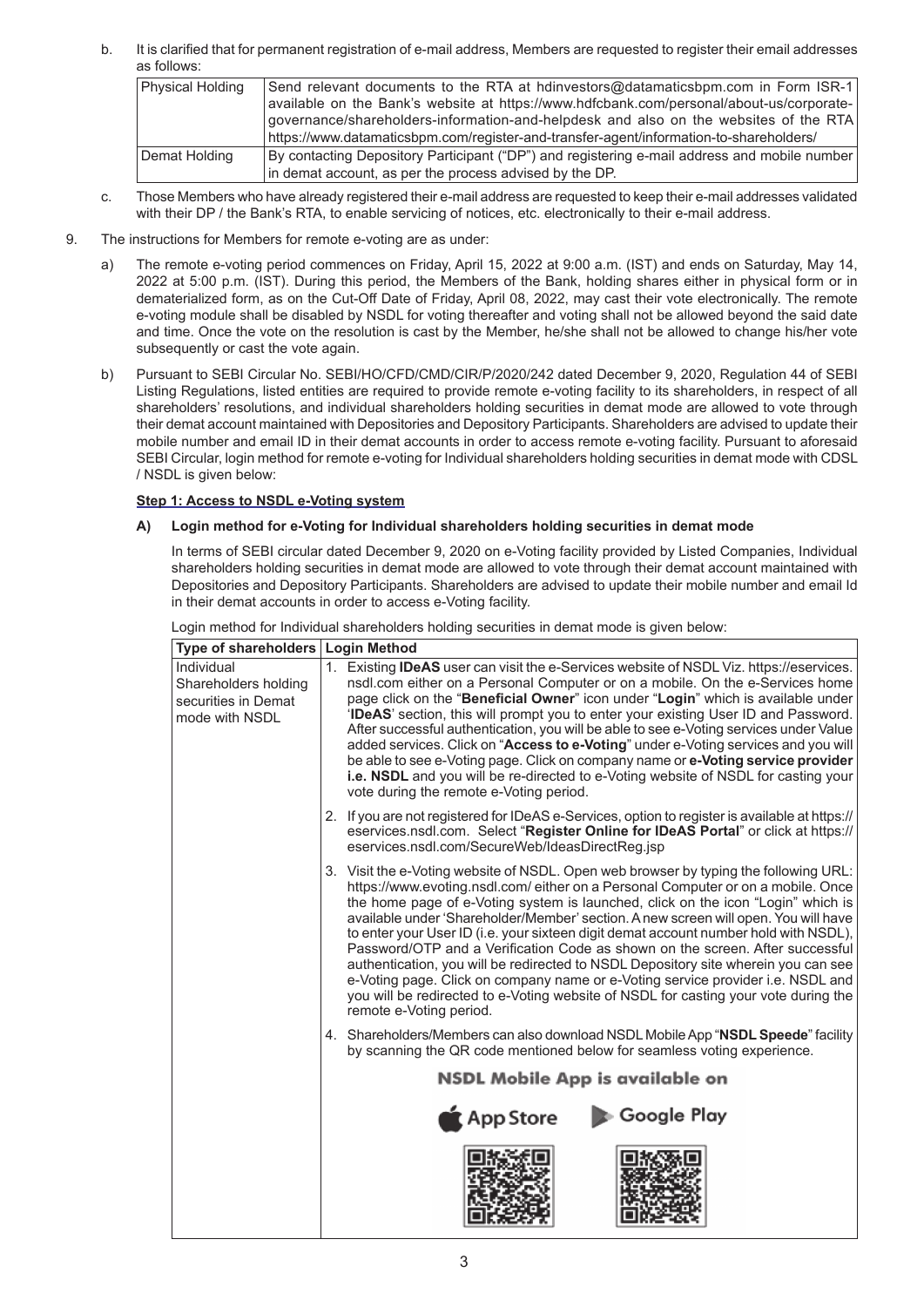| Type of shareholders                       | <b>Login Method</b>                                                                                                                                                                                                                                                                                                                                                                                                            |  |
|--------------------------------------------|--------------------------------------------------------------------------------------------------------------------------------------------------------------------------------------------------------------------------------------------------------------------------------------------------------------------------------------------------------------------------------------------------------------------------------|--|
| Individual<br>Shareholders holding         | Existing users who have opted for Easi / Easiest, they can login through their<br>1. 1.<br>user id and password. Option will be made available to reach e-Voting page without                                                                                                                                                                                                                                                  |  |
| securities in demat                        | any further authentication. The URL for users to login to Easi / Easiest are https://                                                                                                                                                                                                                                                                                                                                          |  |
| mode with CDSL                             | web.cdslindia.com/myeasi/home/login or www.cdslindia.com and click on New<br>System Myeasi.                                                                                                                                                                                                                                                                                                                                    |  |
|                                            | 2. After successful login of Easi/Easiest the user will be also able to see the E Voting<br>Menu. The Menu will have links of e-Voting service provider i.e. NSDL. Click on<br><b>NSDL</b> to cast your vote.                                                                                                                                                                                                                  |  |
|                                            | 3. If the user is not registered for Easi/Easiest, option to register is available at https://<br>web.cdslindia.com/myeasi/Registration/EasiRegistration                                                                                                                                                                                                                                                                       |  |
|                                            | 4. Alternatively, the user can directly access e-Voting page by providing demat Account<br>Number and PAN No. from a link in www.cdslindia.com home page. The system will<br>authenticate the user by sending OTP on registered Mobile & Email as recorded in<br>the demat Account. After successful authentication, user will be provided links for<br>the respective ESP i.e. <b>NSDL</b> where the e-Voting is in progress. |  |
| Individual<br>Shareholders (holding        | You can also login using the login credentials of your demat account through your<br>Depository Participant registered with NSDL/CDSL for e-Voting facility. upon logging in,                                                                                                                                                                                                                                                  |  |
| securities in demat<br>mode) login through | you will be able to see e-Voting option. Click on e-Voting option, you will be redirected<br>to NSDL/CDSL Depository site after successful authentication, wherein you can see                                                                                                                                                                                                                                                 |  |
| their Depository                           | e-Voting feature. Click on company name or e-Voting service provider i.e. NSDL and you                                                                                                                                                                                                                                                                                                                                         |  |
| Participants                               | will be redirected to e-Voting website of NSDL for casting your vote during the remote<br>e-Voting period or joining virtual meeting & voting during the meeting.                                                                                                                                                                                                                                                              |  |

**Important note**: Members who are unable to retrieve User ID / Password are advised to use Forget User ID and Forget Password option available at abovementioned website.

# **Helpdesk for Individual Shareholders holding securities in demat mode for any technical issues related to login through Depository i.e. CDSL and NSDL**

| Login type                      | <b>Helpdesk details</b>                                                             |
|---------------------------------|-------------------------------------------------------------------------------------|
| Individual Shareholders holding | Members facing any technical issue in login can contact NSDL helpdesk by            |
| securities in Demat mode with   | sending a request at evoting@nsdl.co.in or call at toll free no.: 1800 1020 990 and |
| <b>NSDL</b>                     | 1800 22 44 30                                                                       |
| Individual Shareholders holding | Members facing any technical issue in login can contact CDSL helpdesk               |
| securities in Demat mode with   | by sending a request at helpdesk.evoting@cdslindia.com or contact at                |
| <b>CDSL</b>                     | 022-23058738 or 022-23058542-43                                                     |

**B) Login Method for shareholders other than Individual shareholders holding securities in demat mode and shareholders holding securities in physical mode.**

#### **How to Log-in to NSDL e-Voting website?**

- 1. Visit the e-Voting website of NSDL. Open web browser by typing the following URL: https://www.evoting. nsdl.com/ either on a Personal Computer or on a mobile.
- 2. Once the home page of e-Voting system is launched, click on the icon "Login" which is available under 'Shareholder/Member' section.
- 3. A new screen will open. You will have to enter your User ID, your Password/OTP and a Verification Code as shown on the screen.

*Alternatively, if you are registered for NSDL eservices i.e. IDEAS, you can log-in at https://eservices.nsdl. com/ with your existing IDEAS login. Once you log-in to NSDL eservices after using your log-in credentials, click on e-Voting and you can proceed to Step 2 i.e. Cast your vote electronically.*

4. Your User ID details are given below :

| Manner of holding shares i.e. Your User ID is:<br>Demat (NSDL or CDSL) or Physical |                                                                                                                                                                                                    |
|------------------------------------------------------------------------------------|----------------------------------------------------------------------------------------------------------------------------------------------------------------------------------------------------|
| demat account with NSDL.                                                           | a) For Members who hold shares in $ 8$ Character DP ID followed by 8 Digit Client ID<br>For example if your DP ID is IN300*** and Client ID is 12****** then<br>your user ID is IN300***12*******. |
| b) For Members who hold shares in<br>demat account with CDSL.                      | 16 Digit Beneficiary ID<br>For example if your Beneficiary ID is 12*************** then your<br>user ID is 12***************                                                                       |
| c) For Members holding shares in<br>Physical Form.                                 | EVEN Number followed by Folio Number registered with the<br>company<br>For example if folio number is 001*** and EVEN is 101456 then<br>user ID is 101456001***                                    |

5. Password details for shareholders other than Individual shareholders are given below:

a) If you are already registered for e-Voting, then you can user your existing password to login and cast your vote.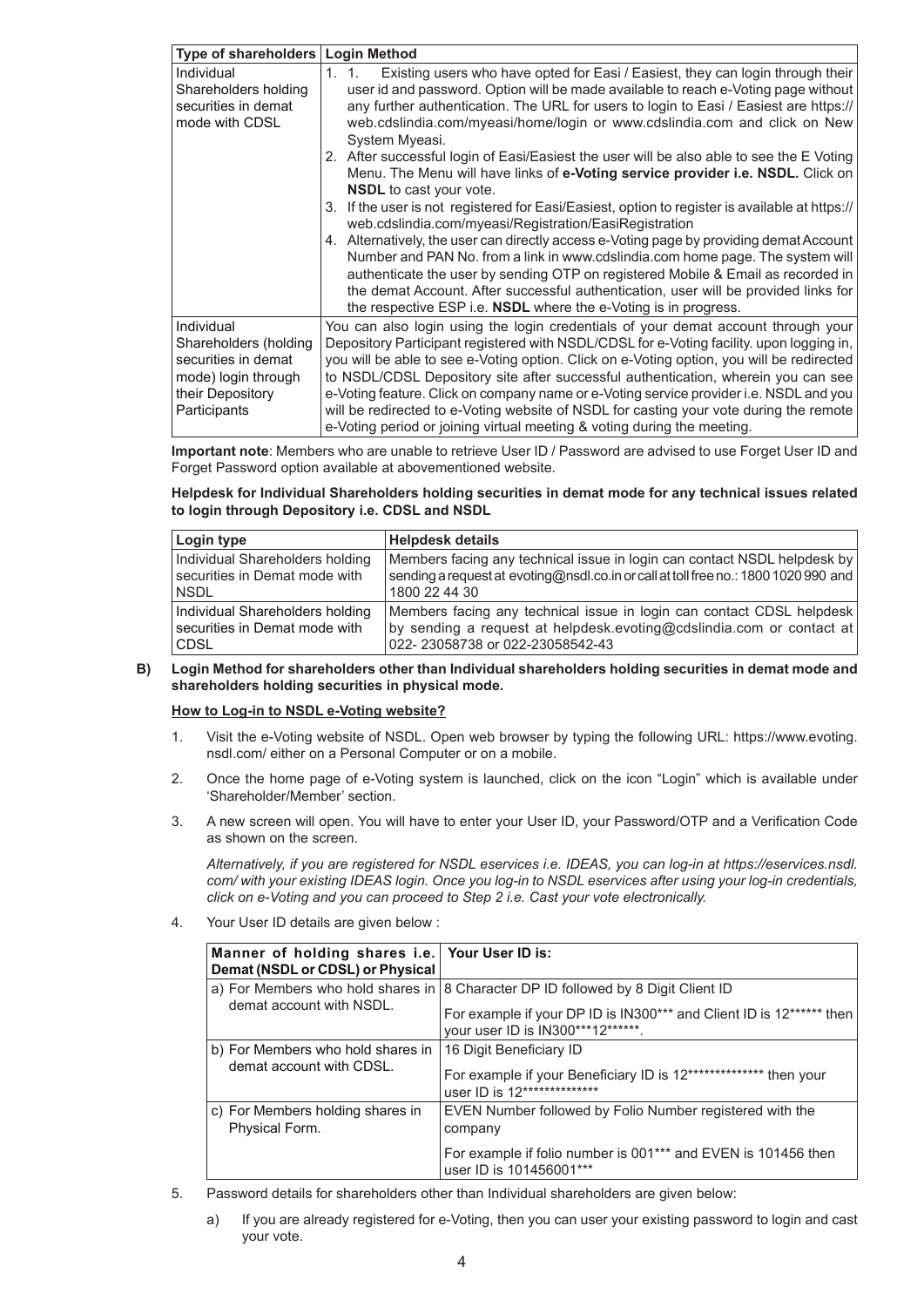- b) If you are using NSDL e-Voting system for the first time, you will need to retrieve the 'initial password' which was communicated to you. Once you retrieve your 'initial password', you need to enter the 'initial password' and the system will force you to change your password.
- c) How to retrieve your 'initial password'?
	- (i) If your email ID is registered in your demat account or with the company, your 'initial password' is communicated to you on your email ID. Trace the email sent to you from NSDL from your mailbox. Open the email and open the attachment i.e. a .pdf file. Open the .pdf file. The password to open the .pdf file is your 8 digit client ID for NSDL account, last 8 digits of client ID for CDSL account or folio number for shares held in physical form. The .pdf file contains your 'User ID' and your 'initial password'.
	- (ii) If your email ID is not registered, please follow steps mentioned below in **process for those shareholders whose email ids are not registered**
- 6. If you are unable to retrieve or have not received the " Initial password" or have forgotten your password:
	- a) Click on "**Forgot User Details/Password?**"(If you are holding shares in your demat account with NSDL or CDSL) option available on www.evoting.nsdl.com.
	- b) **Physical User Reset Password?**" (If you are holding shares in physical mode) option available on www.evoting.nsdl.com.
	- c) If you are still unable to get the password by aforesaid two options, you can send a request at evoting@ nsdl.co.in mentioning your demat account number/folio number, your PAN, your name and your registered address etc.
	- d) Members can also use the OTP (One Time Password) based login for casting the votes on the e-Voting system of NSDL.
- 7. After entering your password, tick on Agree to "Terms and Conditions" by selecting on the check box.
- 8. Now, you will have to click on "Login" button.
- 9. After you click on the "Login" button, Home page of e-Voting will open.

## **Step 2: Cast your vote electronically on NSDL e-Voting system.**

#### **How to cast your vote electronically on NSDL e-Voting system?**

- 1. After successful login at Step 1, you will be able to see all the companies "EVEN" in which you are holding shares and whose voting cycle.
- 2. Select "EVEN" of HDFC Bank Limited, which is 119673.
- 3. Now you are ready for e-Voting as the Voting page opens.
- 4. Cast your vote by selecting appropriate options i.e. assent or dissent, verify/modify the number of shares for which you wish to cast your vote and click on "Submit" and also "Confirm" when prompted.
- 5. Upon confirmation, the message "Vote cast successfully" will be displayed.
- 6. You can also take the printout of the votes cast by you by clicking on the print option on the confirmation page.
- 7. Once you confirm your vote on the resolution, you will not be allowed to modify your vote.

Process for procuring user ID and password for e-voting for those shareholders whose email IDs are not registered with the depositories / Bank:

Shareholders may send a request to evoting@nsdl.co.in for procuring user ID and password for e-Voting.

- 1. In case shares are held in physical mode, please provide Folio Number, name of the shareholder, scanned copy of the share certificate (front and back), PAN (self-attested scanned copy of PAN card), AADHAAR (self-attested scanned copy of Aadhaar Card)
- 2. In case shares are held in demat mode, please provide DP ID and Client ID (16-digit DP ID + Client ID or 16-digit beneficiary ID), name of member, client master or copy of consolidated account statement, PAN (self-attested scanned copy of PAN card), AADHAAR (self-attested scanned copy of Aadhaar Card). If you are an Individual shareholder holding securities in demat mode, you are requested to refer to the login method explained at Step 1 (A) i.e. Login method for e-Voting for Individual shareholders holding securities in demat mode.
- 3. In terms of SEBI circular dated December 9, 2020 on e-Voting facility provided by Listed Companies, Individual shareholders holding securities in demat mode are allowed to vote through their demat account maintained with Depositories and Depository Participants. Shareholders are required to update their mobile number and email ID correctly in their demat account in order to access e-Voting facility.

#### **General Guidelines for shareholders**

1. Institutional shareholders (i.e. other than individuals, HUF, NRI etc.) are required to send scanned copy (PDF/ JPG Format) of the relevant Board Resolution/ Authority letter etc. with attested specimen signature of the duly authorized signatory(ies) who are authorized to vote, to the Scrutinizer by e-mail to narasimhan.b8@gmail.com with a copy marked to evoting@nsdl.co.in. Institutional shareholders (i.e. other than individuals, HUF, NRI etc.) can also upload their Board Resolution / Power of Attorney / Authority Letter etc. by clicking on "Upload Board Resolution / Authority Letter" displayed under "e-Voting" tab in their login.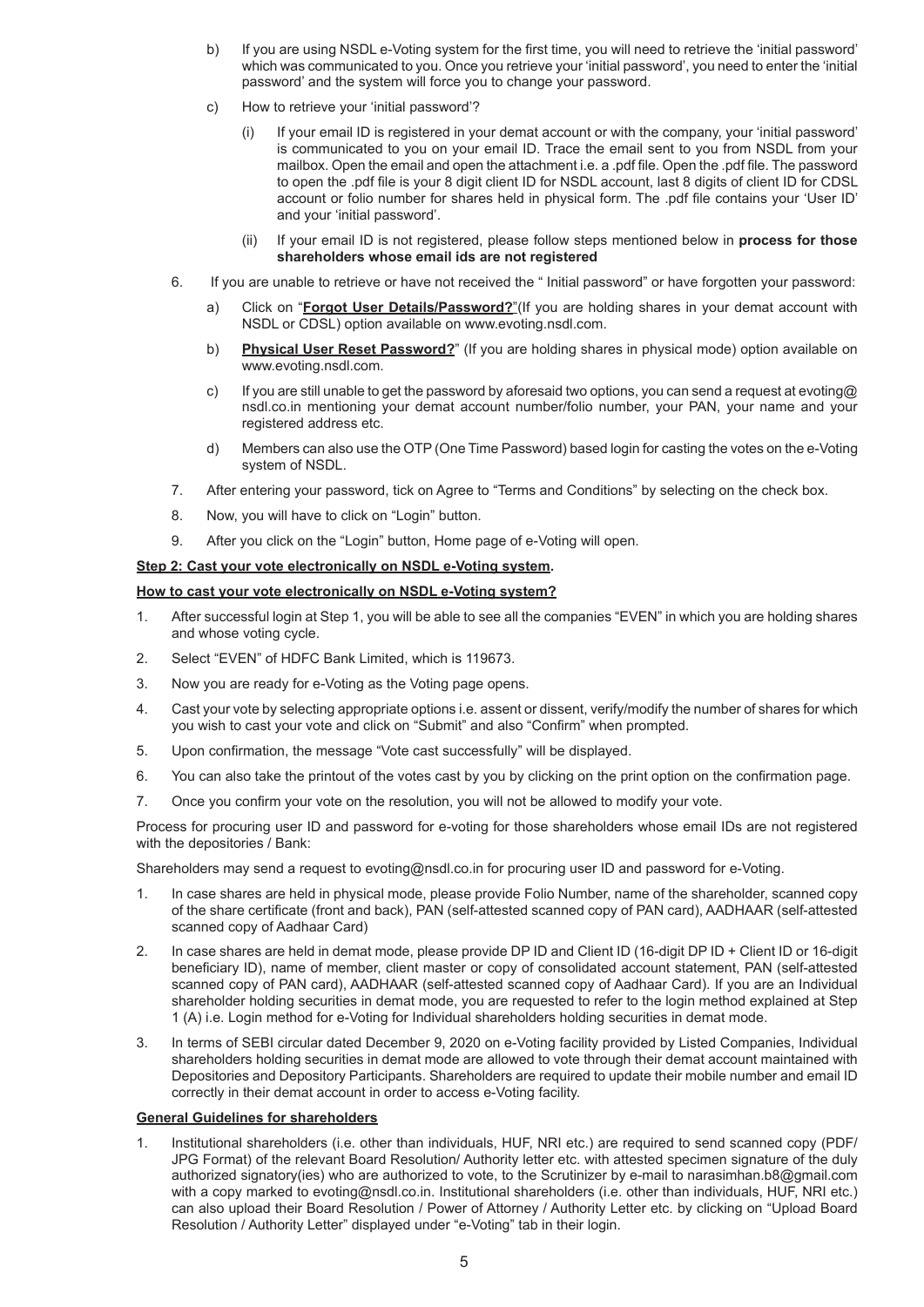- 2. It is strongly recommended not to share your password with any other person and take utmost care to keep your password confidential. Login to the e-voting website will be disabled upon five unsuccessful attempts to key in the correct password. In such an event, you will need to go through the "Forgot User Details/Password?" or "Physical User Reset Password?" option available on www.evoting.nsdl.com to reset the password.
- 3. In case of any queries, you may refer the Frequently Asked Questions (FAQs) for Shareholders and e-voting user manual for Shareholders available at the download section of www.evoting.nsdl.com or call on toll free no.: 1800 1020 990 and 1800 22 44 30 or send a request to Ms. Pallavi Mhatre, Manager at evoting@nsdl.co.in
- 10. The Scrutinizer will submit the results of the remote e-voting to the Chairperson of the Bank or the Authorized Officer(s) of the Bank after completion of the scrutiny of the e-voting. The result of the Postal Ballot along with the Scrutinizer's Report will also be displayed on the Bank's website https://www.hdfcbank.com/personal/about-us/postal-ballot, on the website of NSDL at https://www.evoting.nsdl.com/ and shall be communicated to the Stock Exchanges where the Bank's shares are listed i.e. BSE Limited at www.bseindia.com and National Stock Exchange of India Limited at www.nseindia.com, on or before Tuesday, May 17, 2022 and shall be displayed at the Registered Office as well as Corporate Office of the Bank.
- 11. Resolutions passed by the Members through Postal Ballot are deemed to have been passed as if the same were passed at a general meeting of the Members convened in that regard. The resolution(s), if approved by the requisite majority of Members by means of Postal Ballot, shall be deemed to have been passed on the last date of remote e-voting, i.e. Saturday, May 14, 2022.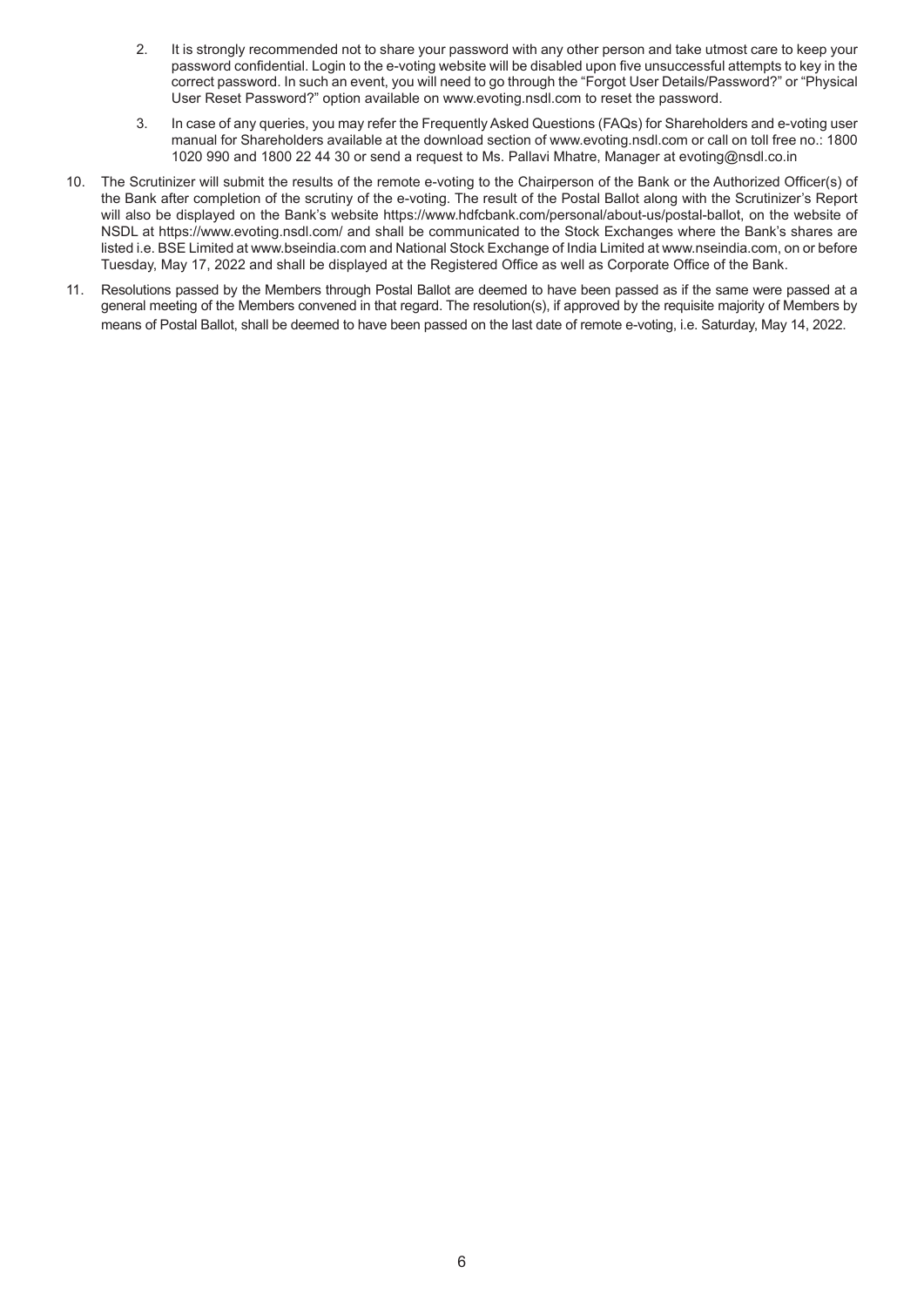# **EXPLANATORY STATEMENT PURSUANT TO SECTION 102 OF THE COMPANIES ACT, 2013**

#### **Background:**

The Bank has always followed a philosophy of rewarding employees for delivering long term sustainable performance, creation of shareholder value and ensuring external competitiveness along with internal equity. Based on the aforementioned philosophy, the reward strategy of the Bank has been anchored on the following principles:

- 1. Rewards should be commensurate with performance and accountability levels;
- 2. Rewards should be aligned to long term performance and creation of shareholder value;
- 3. Rewards should be competitive to attract and retain key talent in order to achieve the strategic objectives of the organisation.

Share linked Long Term Incentive (LTI), granted pursuant to the existing Employee Stock Option Plan, has been one of the strategic components of the reward structure of the Bank to realise the aforesaid principles. Over the years, the Employee Stock Options ("ESOPs") of the Bank have helped to drive long term sustainable performance, create shareholder value, and attract and retain critical leadership talent. The proportion of LTI as a percentage of total compensation has been 50% and upwards of total compensation for employees at the senior most levels within the ceilings as specified under relevant guidelines issued by the Reserve Bank of India (RBI).

# **Introduction of Employee Stock Incentive Plan 2022 for the grant of Restricted Stock Units:**

The Bank proposes to extend the grant of LTI to mid and junior management levels as well far deeper in the organization, including to staff at up to ten levels below the Managing Director & CEO. This will be part of the overall compensation structure.

With the talent market heating up across major banking segments as well as the emergence of new age skills in the area of digital, data science, risk and information technology, it has become imperative for the Bank to broad-base its LTI to attract and retain talent across levels. The Bank is also cognizant of the fact that while the aforementioned imperatives need to be catered to for the Bank to continue its dominant position in the private sector banking space, the Bank needs to balance the same with shareholders' interests by way of ensuring a healthy dilution rate. Basis the given context, the Bank would like to introduce the Employee Stock Incentive Plan 2022 (the "Stock Incentive Plan 2022") as a key component in its reward structure of such employees.

The Stock Incentive Plan 2022 will be partially substituting the ongoing LTI Plan of the Bank as the Bank now proposes to grant Restricted Stock Units ("RSUs") in lieu of a proportion of the ESOPs. Through this, the Bank aims to fulfil its objectives of:

- (a) Rewarding employees for performance, ensuring retention and shareholder value creation;
- (b) Broad-basing the LTI by granting RSUs at mid and junior management levels, including to staff at up to ten levels below the Managing Director & CEO; and
- (c) Moderating the impact of LTI grant on potential dilution as the Bank would be able to realise substantial value of reward with lesser number of shares.

The RSU grants under the Stock Incentive Plan 2022 shall be made in one or more tranches as may be determined by the Board of Directors of the Bank (hereinafter referred to as the "Board", which term shall be deemed to include the Compensation Committee constituted by the Board under Regulation 19 of SEBI Listing Regulations called as Nomination and Remuneration Committee ("NRC"), for the time being authorized by the Board to exercise the powers conferred on the Board by this resolution and / or such other persons who may be authorized in this regard by the Board) over a period of four years from the date of approval of this resolution.

# **Composition of LTI mix across levels**

The Board shall determine the composition of LTI mix between ESOPs and RSUs across junior, mid and senior levels of management staff. At junior level management staff, the mix would be weighed more towards RSUs whereas at mid and senior level management staff, the mix would appropriately be optimized between ESOPs and RSUs.

The Bank would maintain the highest standards of governance in implementing the Stock Incentive Plan 2022. The governance framework would entail articulation and implementation of robust performance conditions prior to grant. The Board will determine the quantum / proportion of RSUs that need to be granted. Such RSUs shall be granted based on one or more of the pre-defined performance conditions listed below as determined by the Board on a case-to-case basis as applicable for the function / role. The Board can vary the conditions and the weightages assigned to each condition. For employees at senior levels, there will be higher weightages for the organizational performance and business unit performance conditions.

# **1. Organizational Performance:**

The Bank will consider the following factors while assessing it's sustained performance:

- i) Total Shareholders' Return
- ii) Asset Quality
- iii) Return on Asset
- iv) Profitability
- v) Return on Equity
- vi) Relative performance vis-à-vis peers

Further, the Bank may choose to compare the above parameters with the performance of peers, wherever appropriate.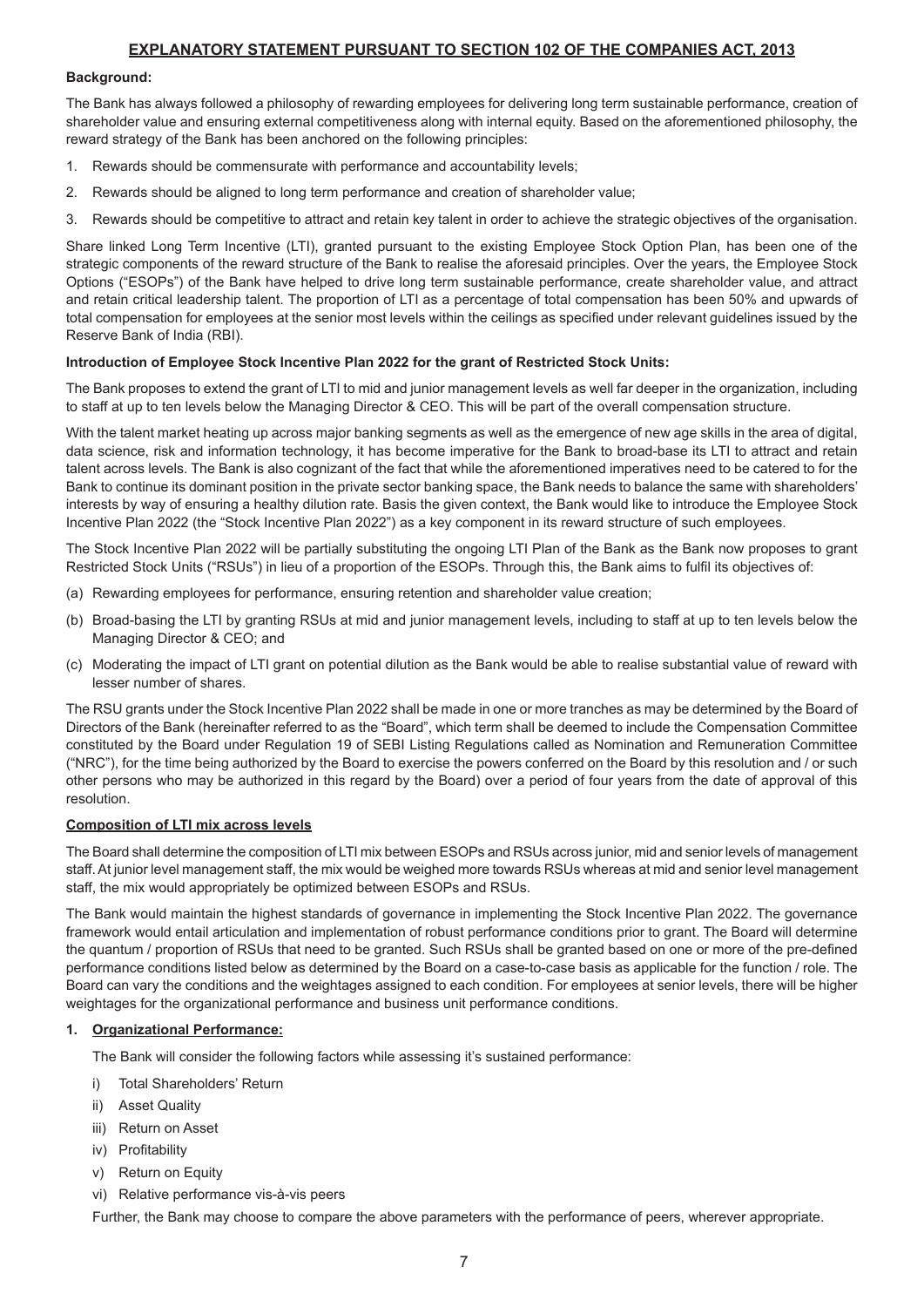# **2. Business Unit Performance:**

Business leaders accountable for the performance of their individual business units shall be assessed basis the sustained performance of the business lines under their charge. The subject RSUs of business leaders may be granted in part or in whole depending on the achievement against performance thresholds of their respective business lines.

### **3. Individual Performance:**

Annual appraisal process shall form a key-criteria for the grant of RSUs. The performance rating criteria for the grant of RSUs shall be determined and approved by the Board every year.

The following would inter-alia be the broad terms and conditions of the Stock Incentive Plan 2022:

# **A. BRIEF DESCRIPTION**

The Bank proposes to introduce the Stock Incentive Plan 2022 with a view to provide benefit to present and future eligible Employees, whether working in India or outside India, which expression shall include the Managing Director & CEO and Whole time Director(s) of the Bank (collectively referred as "the Employees") by giving them RSUs. The Stock Incentive Plan 2022 contemplates grant of the RSUs at face value of  $\bar{\tau}$  1/- each subject to fulfilment of certain condition(s) as determined by the Board.

Every grant of RSU shall be governed by a vesting schedule and such other terms, as determined by the Board at the time of each grant. After vesting, the Employees may exercise the vested RSUs within the pre-defined exercise period. Each RSU is convertible into one equity share of the Bank upon vesting and exercise. The Bank shall issue shares upon exercise of vested RSUs, subject to fulfilment of certain condition(s) including payment of exercise price and satisfaction of tax obligations. The Board shall administer the Stock Incentive Plan 2022. All questions of interpretation of the Stock Incentive Plan 2022 shall be determined by the Board and such determination shall be final and binding upon all persons having an interest in the Stock Incentive Plan 2022.

# **B. TOTAL NUMBER OF RSUs TO BE OFFERED / GRANTED**

It is proposed to grant / offer / issue up to 10,00,00,000 (Ten crores) RSUs, in one or more tranches, which shall entitle the RSU holder one fully paid-up equity share of face value of  $\bar{\tau}$  1/- of the Bank (as adjusted for any changes in capital structure of the Bank) against each RSU exercised and accordingly, up to 10,00,00,000 (Ten crores) equity shares of face value of ` 1/- each fully paid-up shall be allotted to the Employees under the Stock Incentive Plan 2022.

# **C. IDENTIFICATION OF CLASSES OF EMPLOYEES ENTITLED TO PARTICIPATE AND BE BENEFICIARIES**

Present and future eligible Employees, whether working in India or outside India, which expression shall include the Managing Director & CEO and Whole time Director(s) of the Bank, and any employee of the Bank who has been deputed / transferred by the Bank to any company/entity which is a subsidiary or an associate company of the Bank, including Employee of the Bank who upon grant of RSUs under the Stock Incentive Plan 2022 is transferred/moved by the Bank to a subsidiary or an associate company and for this purpose such Employee resigns from the services of the Bank and joins the subsidiary or associate company prior to vesting or exercise of such RSUs.

# **D. DATE OF GRANT**

Date of grant would be the date on which the Board approves the grant of RSUs to the Employees of the Bank.

# **E. REQUIREMENTS OF VESTING, PERIOD OF VESTING AND MAXIMUM PERIOD WITHIN WHICH THE RSUs SHALL BE VESTED**

The vesting of RSUs shall be in accordance with the schedule and the terms as specified in the stock incentive letter (including time and/or performance-based conditions for vesting).

The RSUs granted will vest only to the Employees. However, in the event of superannuation / death / permanent disability, RSUs shall vest as may be determined by the Board in this regard and in accordance with the SBEB Regulations.

The vesting shall commence on the expiry of minimum period of one (1) year from the date of grant of the RSUs and could be extended up to maximum period of five (5) years from the date of grant of the RSUs. The RSUs could be granted and vested in tranches. The number of RSUs made available to a particular class / cadre of Employees could vary at the discretion of the Board.

In the event that an Employee, who has been granted RSUs under the Stock Incentive Plan 2022, is transferred or deputed to an associate / subsidiary company prior to vesting, the vesting as per the terms of grant shall continue in case of such transferred or deputed employee even after the transfer or deputation.

An Employee of the Bank who upon grant of RSUs under the Stock Incentive Plan 2022 is transferred/moved by the Bank to a subsidiary or an associate company and for this purpose such Employee resigns from the services of the Bank and joins the subsidiary or associate company prior to vesting of such RSUs, such person shall be treated as an "Employee" to the extent of exercise of such RSUs already granted under this Plan, but not for any fresh grant of RSUs from and after the date of his/ her such resignation from the Bank.

In the event of subdued or negative financial performance of the Bank and/or the relevant line of business in any year, granting / vesting of RSUs for the reference year will be moderated accordingly and could even be zero.

# **F. EXERCISE PRICE, PURCHASE PRICE OR PRICING FORMULA**

Exercise price shall be the face value of equity shares of the Bank i.e.  $\bar{\zeta}$  1/- for each unit (as adjusted for any changes in capital structure of the Bank). By granting RSUs at  $\bar{z}$  1/- the Bank would be able to achieve optimal balance between compensation and potential shareholder percentage dilution.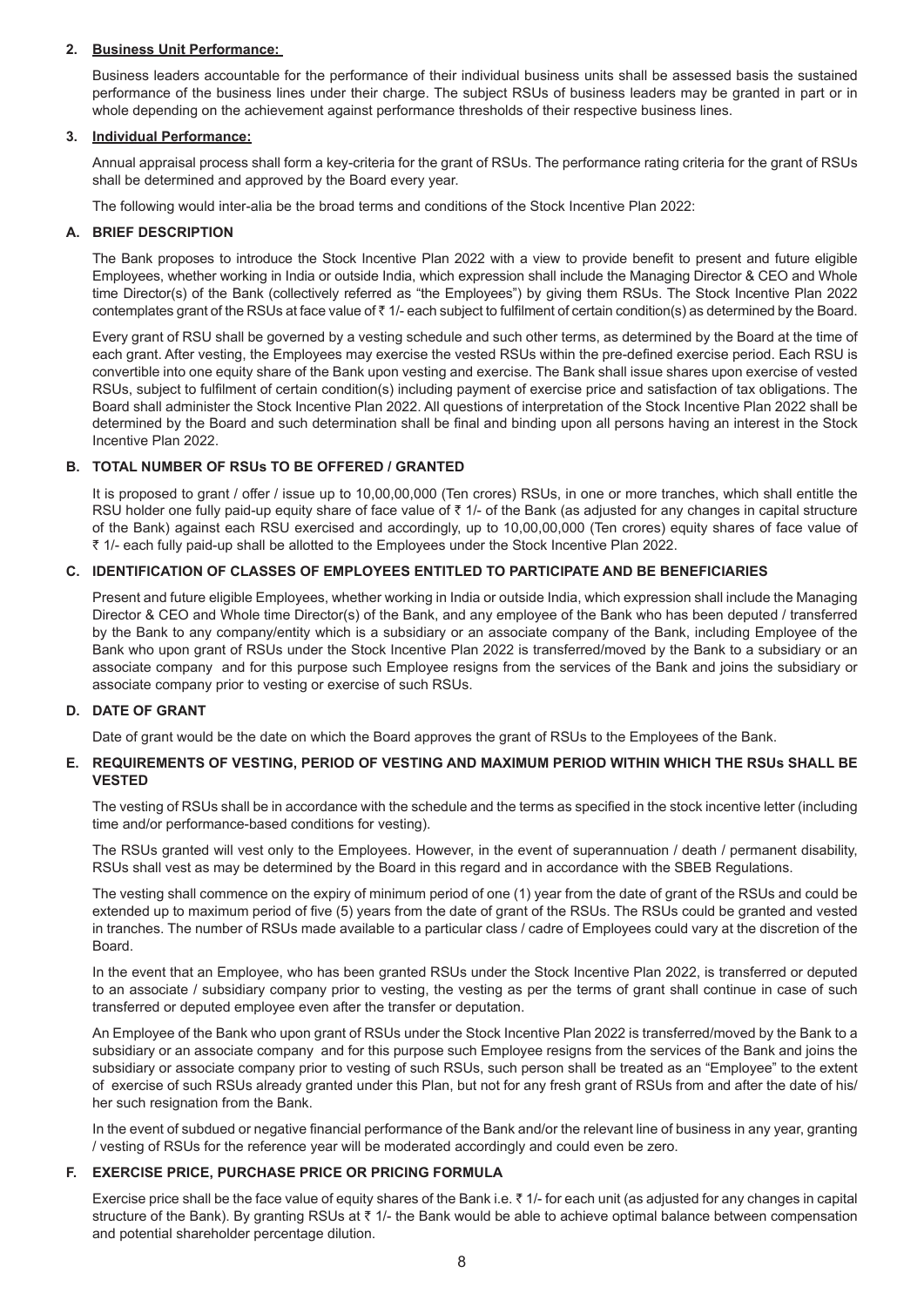In addition, the Employee shall also be liable to pay to the Bank the amount equivalent to the value of the perquisite tax payable on exercise of the RSUs in accordance with the provisions of the Income Tax Act, 1961 at the relevant time.

It is hereby clarified that the Bank shall be entitled to receive the entire consideration inclusive of applicable taxes at the time of exercise of the RSUs by the Employee, irrespective of when the Bank may be required to pay the tax to the relevant authorities.

#### **G. EXERCISE PERIOD / OFFER PERIOD AND PROCESS OF EXERCISE / ACCEPTANCE OF OFFER**

From the date of vesting of the RSUs, the Employees shall be entitled to exercise the RSUs from time to time within such period as may be prescribed by the Board, which period shall not exceed a period of four (4) years from the date of the respective vesting of the RSUs.

The RSUs would be exercisable by the said Employees by payment of the consideration amount and submitting the requisite application form after which the shares would be allotted.

In the event of resignation / termination / superannuation / death / permanent disability, RSUs will be exercised in accordance with SBEB Regulations as may be determined by the Board in this regard.

In the event that an Employee, who has been granted RSUs under the Stock Incentive Plan 2022, is transferred or deputed to an associate / subsidiary company prior to exercise, the exercise as per the terms of grant shall continue in case of such transferred or deputed employee even after the transfer or deputation.

The Board may at its discretion, do all such acts, deeds, matters and things as may be necessary / desirable to facilitate exercise of RSUs by the Employees.

#### **H. THE APPRAISAL PROCESS FOR DETERMINING THE ELIGIBILITY OF EMPLOYEES**

Before offering / granting the RSUs to the Employees under the Stock Incentive Plan 2022, the Board would inter alia take into consideration the grade, performance, merit, length of service, future potential contribution and conduct of the employee and such other factors as may be deemed appropriate by it.

## **I. MAXIMUM NUMBER OF RSUs TO BE OFFERED / ISSUED PER EMPLOYEE AND IN AGGREGATE**

Maximum of 10,00,00,000 (Ten crores) RSUs, shall be granted in one or more tranches, which shall entitle the RSU holder one fully paid-up equity share of face value of  $\bar{\tau}$  1/- of the Bank (as adjusted for any changes in capital structure of the Bank) against each RSU exercised and accordingly, up to 10,00,00,000 (Ten crores) equity shares of face value of  $\bar{\tau}$  1/- each shall be allotted to all Employees taken together under the Stock Incentive Plan 2022. The RSU grants under the Stock Incentive Plan 2022 shall be made in one or more tranches as may be determined by the Board over a period of four years from the date of approval of this resolution.

The maximum number of RSUs to be granted to an Employee under the Stock Incentive Plan 2022 shall not exceed 15,000 (Fifteen Thousand) per annum.

## **J. MAXIMUM QUANTUM OF BENEFITS TO BE PROVIDED PER EMPLOYEE**

The maximum quantum of benefits to the Employees under the Stock Incentive Plan 2022 will depend upon the market price of the equity shares of the Bank considered for the purpose of grant of RSUs.

# **K. WHETHER THE STOCK INCENTIVE PLAN 2022 IS TO BE IMPLEMENTED AND ADMINISTERED DIRECTLY BY THE BANK OR THROUGH A TRUST**

The Stock Incentive Plan 2022 shall be implemented and administered directly by the Bank.

## **L. WHETHER THE STOCK INCENTIVE PLAN 2022 INVOLVES NEW ISSUE OF SHARES BY THE BANK OR SECONDARY ACQUISITION BY THE TRUST, OR BOTH**

The Stock Incentive Plan 2022 involves new issuance of 10,00,00,000 (Ten Crores) RSUs entitling the grantees to subscribe to an aggregate of 10,00,00,000 (Ten Crores) fully paid-up equity shares of Bank of the face value of  $\bar{\tau}$  1/- (Rupee One) each.

# **M. THE AMOUNT OF LOAN TO BE PROVIDED FOR IMPLEMENTATION OF THE STOCK INCENTIVE PLAN 2022 BY THE BANK TO THE TRUST, ITS TENURE, UTILIZATION, REPAYMENT TERMS, ETC.**

Not Applicable

# **N. MAXIMUM PERCENTAGE OF SECONDARY ACQUISITION (SUBJECT TO LIMITS SPECIFIED UNDER THE SBEB REGULATIONS) THAT CAN BE MADE BY THE TRUST FOR THE PURPOSES OF THE STOCK INCENTIVE PLAN 2022**

Not Applicable

# **O. DISCLOSURE AND ACCOUNTING POLICIES**

The Bank shall comply with the disclosure requirements and accounting policies prescribed by SEBI, RBI and any other concerned regulatory authority.

# **P. METHOD TO VALUE RSUs**

The Bank shall use the Fair Value method to value RSUs.

#### **Q. PERIOD OF LOCK-IN**

The equity shares arising out of exercise of vested RSUs shall not be subject to any lock-in restrictions except such restrictions as may apply under the applicable laws / regulatory authority from time to time.